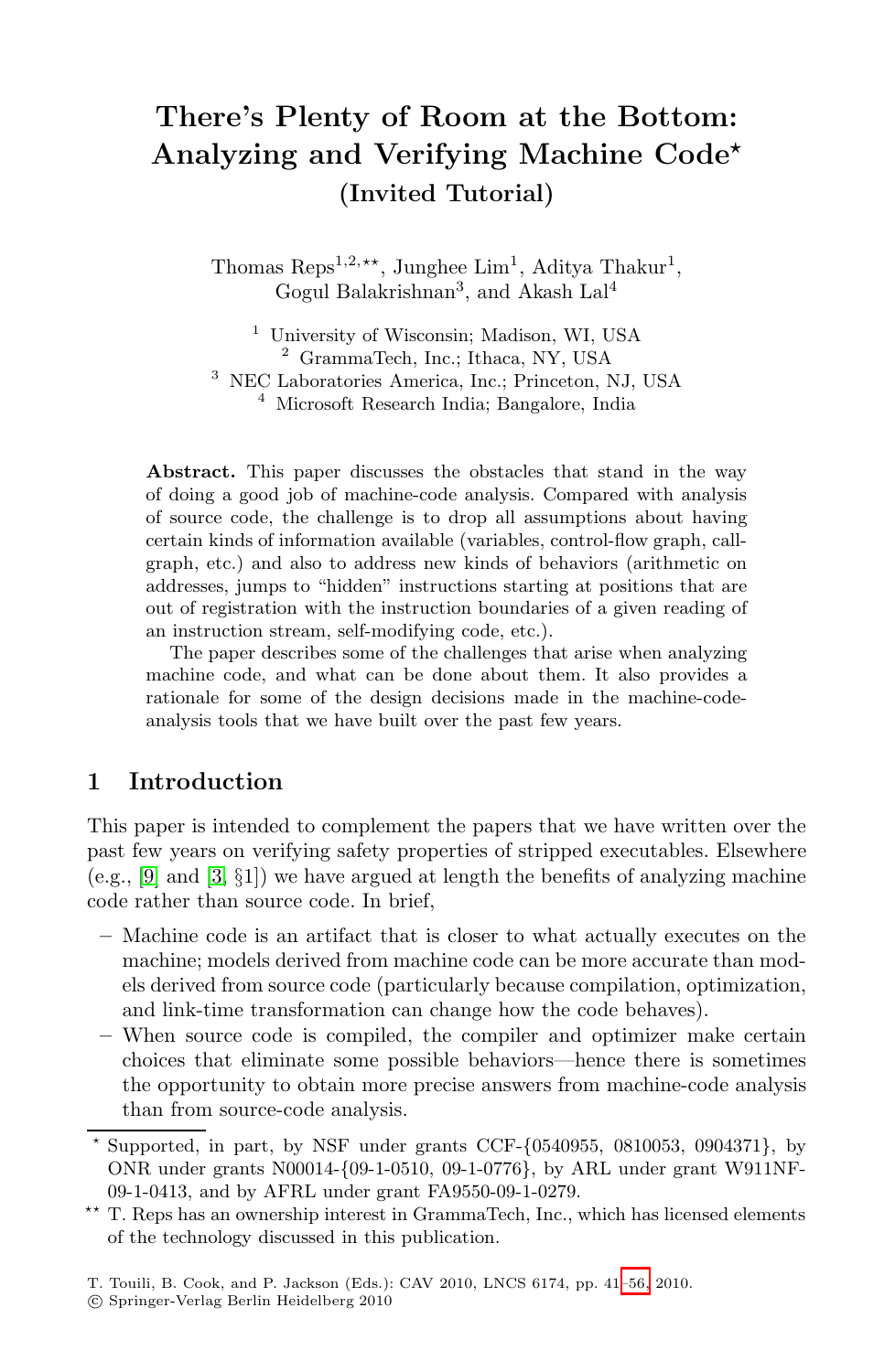Rather than rehashing those arguments here, we take them as givens, and focus instead on the obstacles standing in the way of doing a good job of machine-code analysis. The paper explains some of the challenges that arise when analyzing machine code, and what can be done about them. It thereby provides a rationale for some of the design decisions made in the machine-code-analysis tools that we have built over the past few years, in particular CodeSurfer/x86 [8,3], DDA/x86 [7], and MCVETO [27]. Those three tools represent several firsts:

- **–** CodeSurfer/x86 is the first program-slicing tool for machine code that is able to track the flow of values through memory, and thus help with understanding dependences transmitted via memory loads and stores.
- **–** DDA/x86 is the first automatic program-verification tool that is able to check whether a stripped execut[ab](#page-1-0)le—such as a device driver—conforms to an API-usage rule (specified as a finite-state machine).
- **–** MCVETO is the first automatic program-verifi[ca](#page-5-0)tion tool capable of verifying (or detecting flaws in) self-modifying code.

As with any v[eri](#page-7-0)fication tool, each of these tools comes with a few caveats about the class of programs to which it can be applied, which are due to certain design decisions concerning the analysis techniques used.

<span id="page-1-0"></span>The remainder of the paper is organized as follows: §2 describes some of the challenges presented by machine-code analysis and verification, as well as differ[en](#page-13-0)t aspects of the design space for analysis and verification tools. §3 discusses one point in th[e d](#page-14-0)[e](#page-14-1)[sig](#page-15-2)[n sp](#page-15-1)ace: when the goal is to account only for behaviors expected from a standard compilation model, but report evidence of possible deviations from such behaviors. §4 discusses another point in the design space: when the goal is to verify machine code, including accounting for deviant behaviors. §5 discusses how we have created a way to build "Yacc-like" tool generators for machine-code analysis and verification tools (i.e., from a semantic specification of a language L, we are able to create automatically an instantiation of a given tool for  $L$ ). §6 concerns related work. (Portions of the paper are based on material published elsewhere, e.g., [7,3,21,27].)

# **2 The Design Space for Machine-Code Analysis**

Machine-code-analysis problems come in at least three varieties: (i) in addition to the executable, the program's source code is also available; (ii) the source code is unavailable, but the executable includes symbol-table/debugging information ("unstripped executables"); (iii) the executable has no symboltable/debugging information ("stripped executables"). The appropriate variant to work with depends on the intended application. Some analysis techniques apply to multiple variants, but other techniques are severely hampered when symbol-table/debugging information is absent. In our work, we have primarily been concerned with the analysis of stripped executables, both because it is the most challenging situation, and because it is what is needed in the common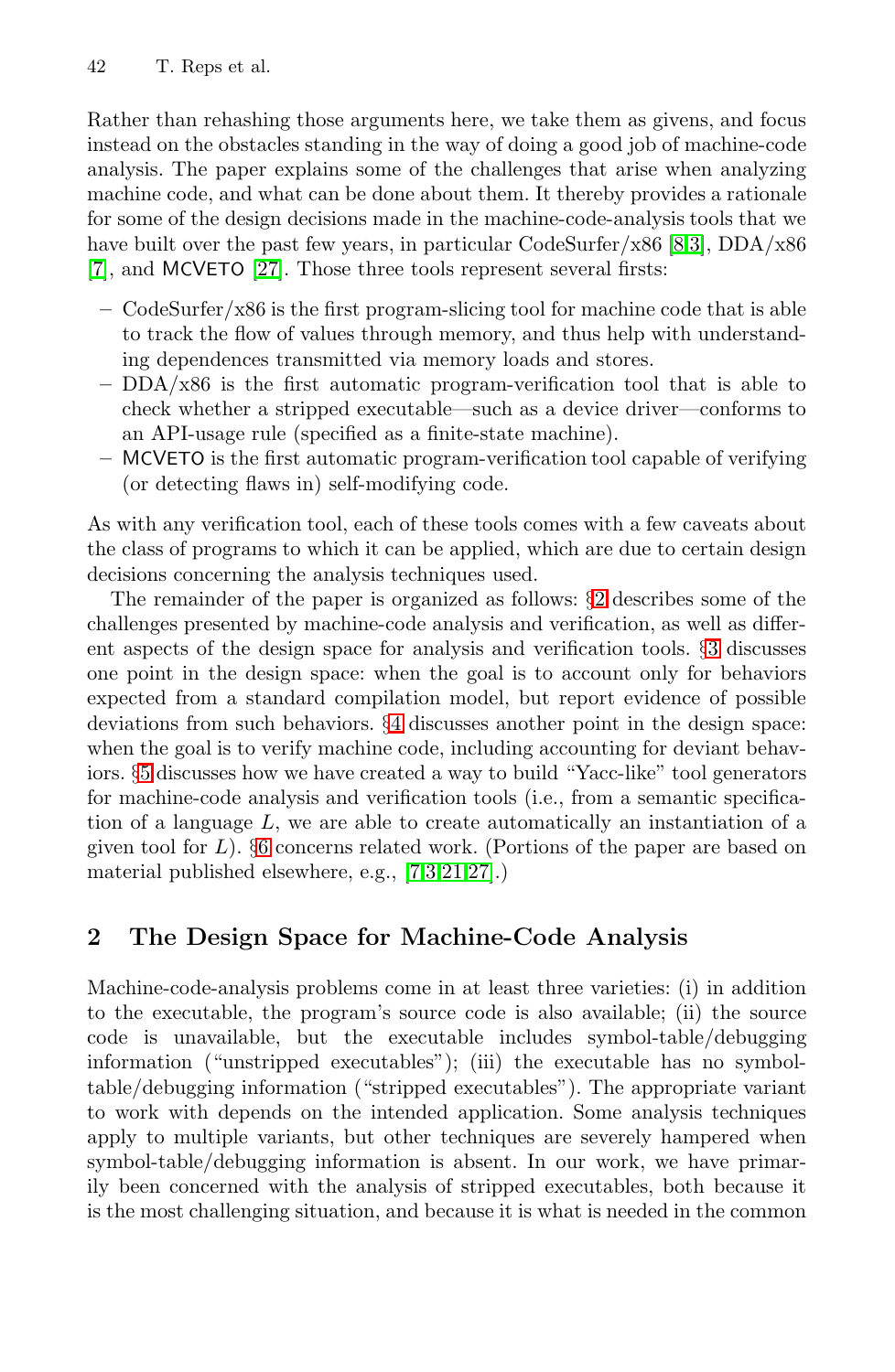situation where one needs to install a device driver or commercial off-the-shelf application delivered as stripped machine code. If an individual or company wishes to vet such programs for bugs, security vulnerabilities, or malicious code (e.g., back doors, time bombs, or logic bombs) analysis tools for stripped executables are required.

Compared with source-code analysis, analysis of stripped executables presents several problems. In particular, standard approaches to source-code analysis assume that certain information is available—or at least obtainable by separate analysis phases with limited interactions between phases, e.g.,

- **–** a control-flow graph (CFG), or interprocedural CFG (ICFG)
- **–** a call-graph
- **–** a set of variables, split into disjoint sets of local and global variables
- **–** a set of non-overlapping procedures
- **–** type information
- **–** points-to information or alias information

The availability of such information permits the use of techniques that can greatly aid the analysis task. For instance, when one can assume that (i) the program's variables can be split into (a) global variables and (b) local variables that are encapsulated in a conceptually protected environment, and (ii) a procedure's return address is never corrupted, analyzers often tabulate and reuse explicit summaries that characterize a procedure's behavior.

Source-code-analysis tools sometimes also use questionable techniques, such as interpreting operations in integer arithmetic, rather than bit-vector arithmetic. They also usually make assumptions about the semantics that are not true at the machine-code level—for instance, they usually assume that the area of memory beyond the top-of-stack is not part of the execution state at all (i.e., they adopt the fiction that such memory does not exist).

In general, analysis of stripped executables presents many challenges and difficulties, including

- *absence of information about variables:* In stripped executables, no information is provided about the program's global and local variables.
- *a semantics based on a flat memory model:* With machine code, there is no notion of separate "protected" storage areas for the local variables of different procedure invocations, nor any notion of protected fields of an activation record. For instance, a procedure's return address is stored on the stack; an analyzer must prove that it is not corrupted, or discover what new values it could have.
- *absence of type information:* In particular, int-valued and address-valued quantities are indistinguishable at runtime.
- *arithmetic on addresses is used extensively:* Moreover, numeric and addressdereference operations are inextricably intertwined, even during simple operations. For instance, consider the load of a local variable v, located at offset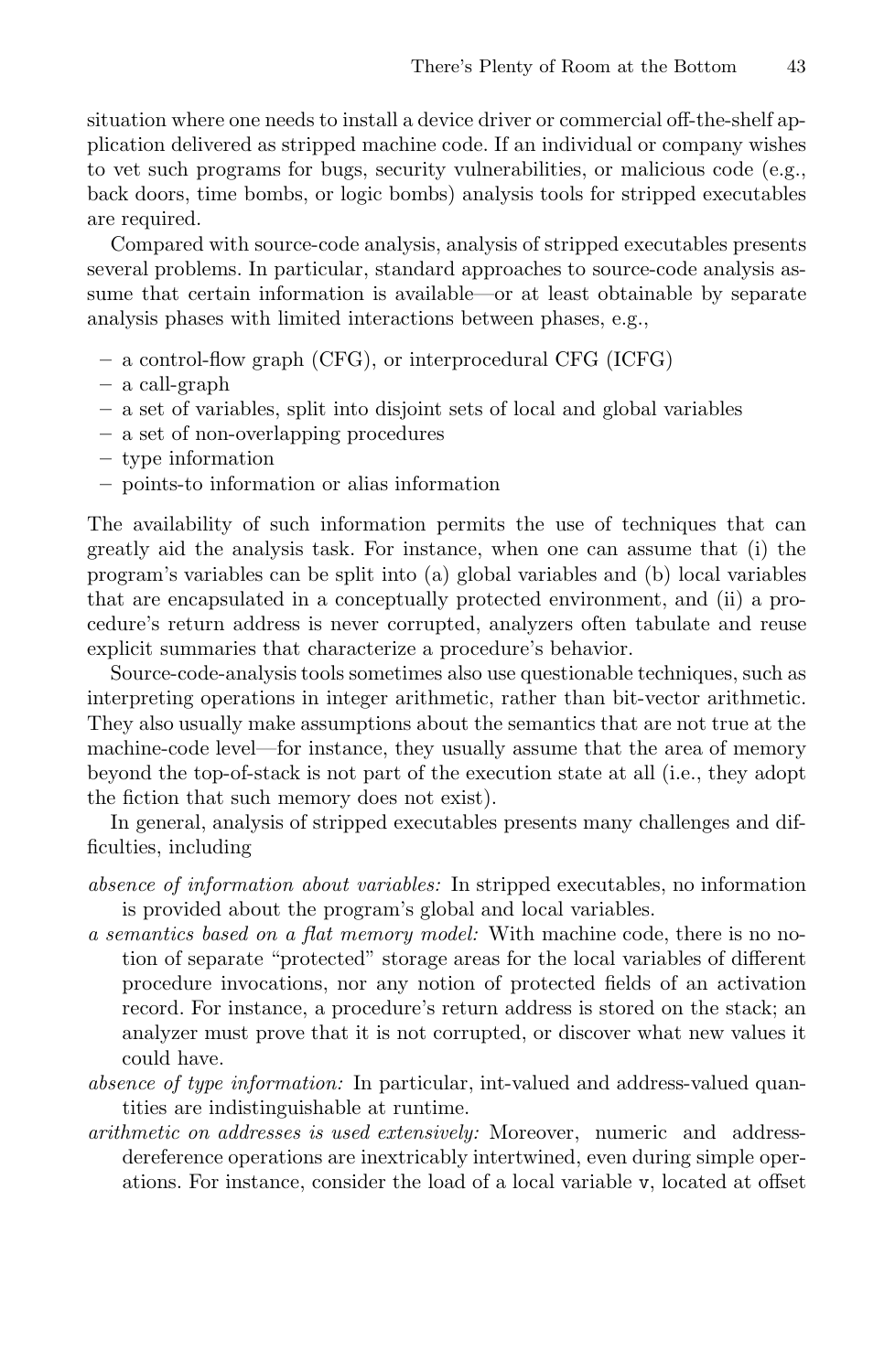```
void foo() {
 int arr[2], n;
 void (*addr_bar)() = bar;if(MakeChoice() == 7) n = 4; // (*)
 else n = 2;
 for(int i = 0; i < n; i^{++})
   arr[i] = (int)addr_bar; // (**)
 return; // can return to the entry of bar
}
                                                    void bar() {
                                                      ERR: return;
                                                    }
                                                    int main() {
                                                      foo();
                                                      return 0;
                                                    }
```
Fig. 1. A program that, on some executions, can modify the return address of food so that foo returns to the beginning of bar, thereby reaching ERR. (MakeChoice is a primitive that returns a random 32-bit number).

-12 in [th](#page-15-3)e current activation record, into register eax:  $\text{mov}$  eax,  $\text{[ebp-12]}$ .<sup>1</sup><br>This instruction involves a *numeric* operation (ebp-12) to calculate an ad-This instruction involves a *numeric* operation (ebp-12) to calculate an address whose value is then *dereferenced* ([ebp-12]) to fetch the value of v, after which the value is placed in eax.

- *instruction aliasing:* Programs written in instruction sets with varying-length instructions, such as x86, can have "hidden" instructions starting at positions that are out of registration with the instruction boundaries of a given reading of an instruction stream [22].
- *self-modifying code:* With self-modifying code there is no fixed association between an address and the instruction at that address.

Because certain kinds of information ordinarily available during source-code analysis (variables, control-flow graph, call-graph, etc.) are not available when analyzing machine code, some standard techniques are precluded. For instance, source-code analysis tools often use separate phases of (i) points-to/alias analysis (analysis of addresses) and (ii) analysis of arithmetic operations. Because numeric and address-dereference operations are inextricably intertwined, as discussed above, only very imprecise information would result with the same organization of analysis phases.

<sup>1</sup> For readers who need a brief introduction to the 32-bit Intel x86 instruction set (also called IA32), it has six 32-bit general-purpose registers (eax, ebx, ecx, edx, esi, and edi), plus two additional registers: ebp, the frame pointer, and esp, the stack pointer. By convention, register eax is used to pass back the return value from a function call. In Intel assembly syntax, the movement of data is from right to left (e.g., mov eax,ecx sets the value of eax to the value of ecx). Arithmetic and logical instructions are primarily two-address instructions (e.g., add eax,ecx performs eax := eax + ecx). An operand in square brackets denotes a dereference (e.g., if v is a local variable stored at offset -12 off the frame pointer, mov [ebp-12],ecx performs  $v := e^{-x}$ . Branching is carried out according to the values of condition codes ("flags") set by an earlier instruction. For instance, to branch to L1 when eax and  $ebx$  are equal, one performs  $cmp$  eax,ebx, which sets  $ZF$  (the zero flag) to 1 iff  $eax - ebx = 0$ . At a subsequent jump instruction jz L1, control is transferred to L1 if  $ZF = 1$ ; otherwise, control falls through.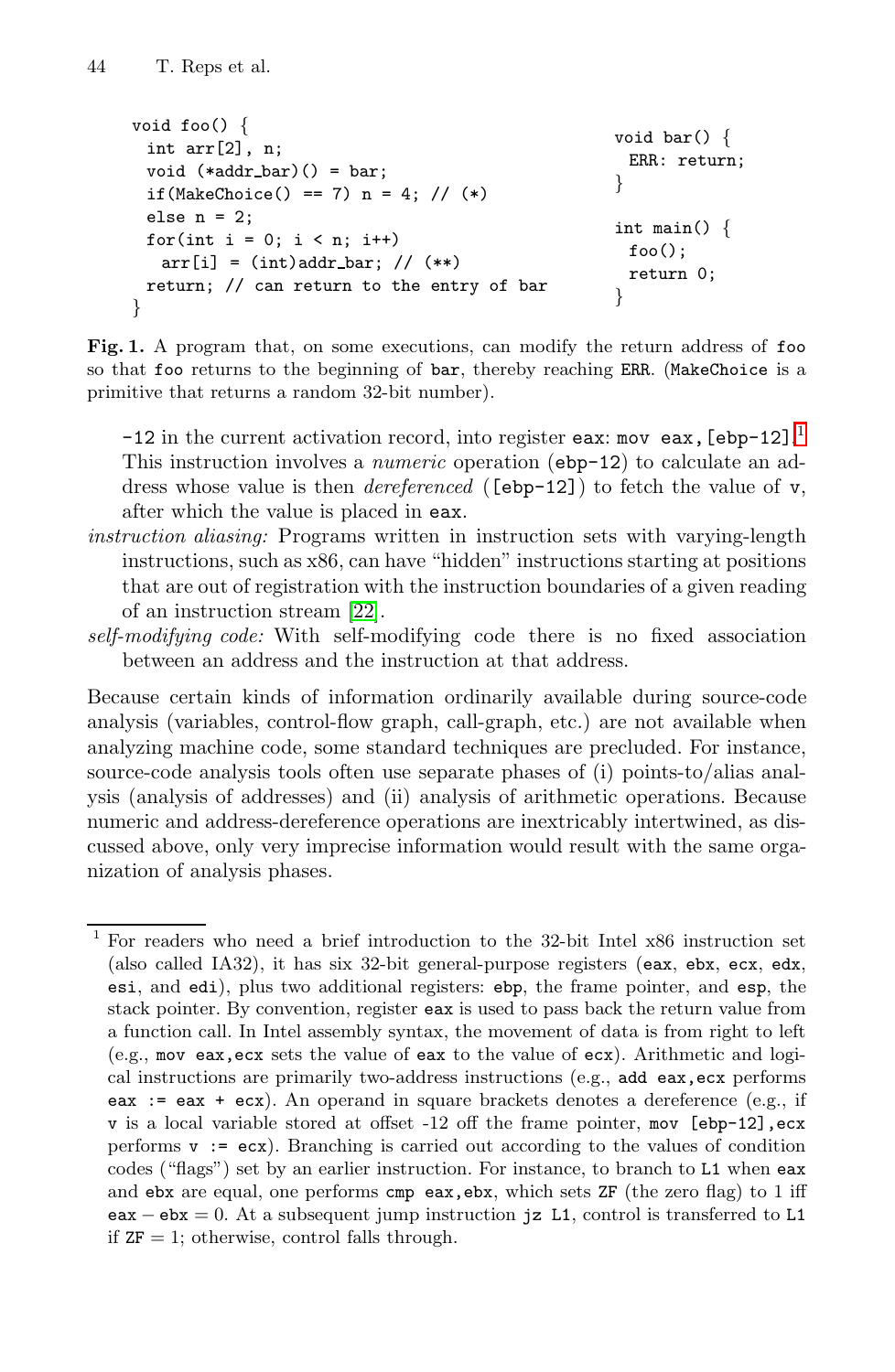Fig. 1 is an example that will be used to illustrate two points in the design space of machine-code-analysis tools with respect to the question of corruption of a procedure's return address. When the program shown in Fig. 1 is compiled with Visual Studio 2005, the return address is located two 4-byte words beyond arr—in essence, at  $arr[3]$ . When MakeChoice returns 7 at line  $(*)$ , n is set to 4, and thus in the loop arr[3] is set to the starting address of procedure bar. Consequently, the execution of foo can modify foo's return address so that foo returns to the beginning of bar.

In general, tools that represent different points in the design space have different answers to the question

# *What properties are checked, and what is expected of the analyzer after the first anomalous action is detected?*

First, consider the actions of a typical source-code analyzer, which would propagate abstract states through an interprocedural control-flow graph (ICFG). The call on foo in main causes it to begin analyzing foo. Once it is finished analyzing [fo](#page-5-0)o, it would follow the "return-edge" in the ICFG back to the point in main after the call on foo. However, a typical source-code analyzer does not represent the return address explicitly in the abstract state and relies on an unsound assumption that the return address cannot be modified. The analyzer would never analyze the path from main to foo to bar, and would thus miss one of the program's possible behaviors. The analyzer might report an array-out-of-bounds error at line (\*\*).

As explained in more detail in §3, in CodeSurfer/x86 and  $DDA/x86$ , we were able to make our analysis problems resemble standard source-code analysis problems, to a considerable degree. One difference is that in CodeSurfer/x86 and DDA/x86 the return address is represented explicitly in [th](#page-3-0)e abstract state. At a return, the current (abstract) value of the return address is checked against the expected value. If the return address is not guaranteed to have the expected value, a report is issued that the return



**Fig. 2.** Conventional ICFG for the program shown in Fig. 1. Note that the CFG for bar is disconnected from the rest of the ICFG.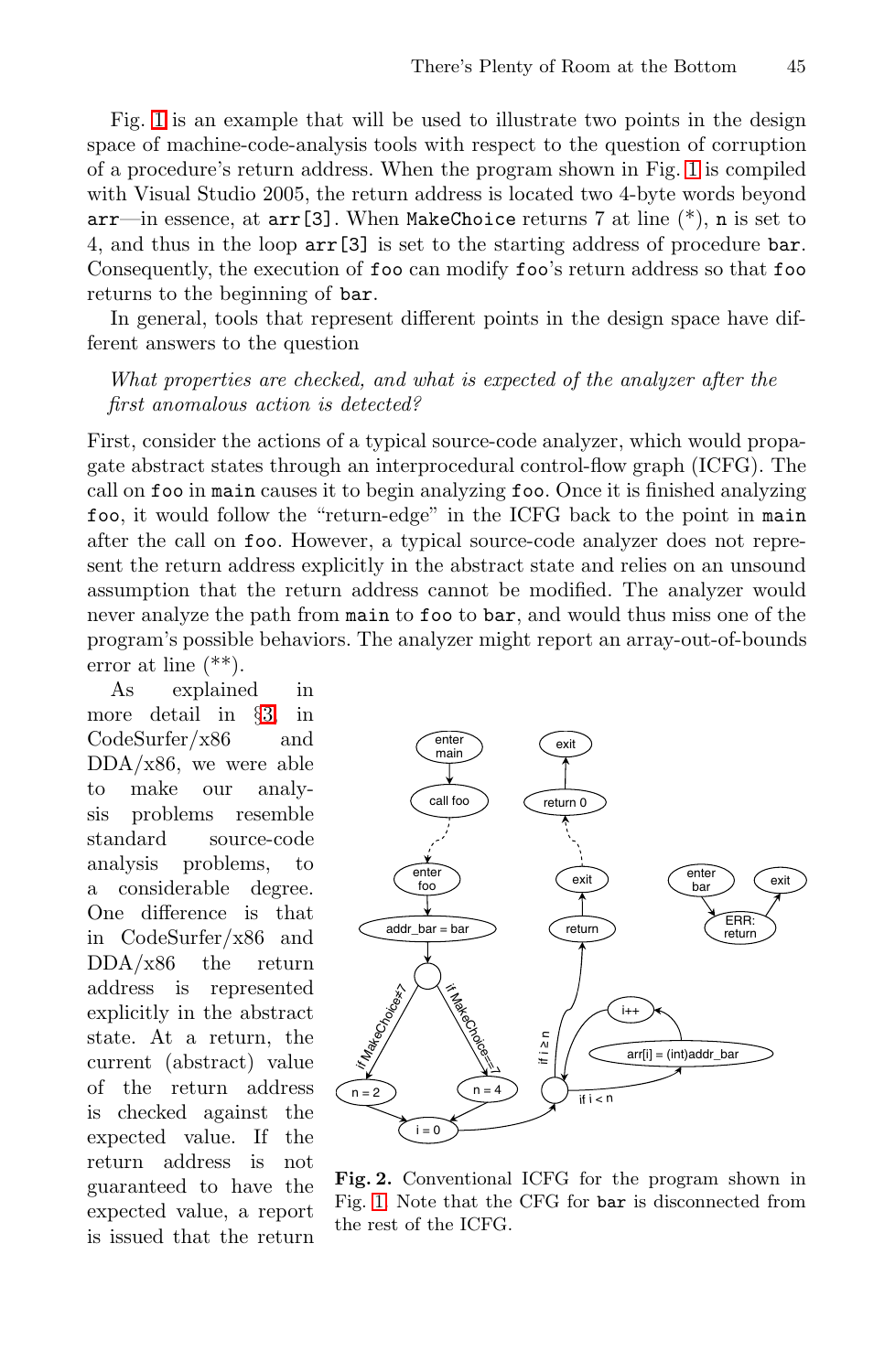address may have been modified. However, for reasons explained in §3, the analyses used in CodeSurfer/x86 and DDA/x86 proceed according to the original return address—i.e., by returning from foo to main. Similar to source-code analyzers, they would not analyze the path from main to foo to bar. Although they miss one of the program's possible behaviors, they report that there is possibly an anomalous overwrite of the return address.

<span id="page-5-0"></span>In contrast, MCVETO uses some techniques that permit it not only to detect the presence of "deviant behaviors", but also to explore them as well. The statespace-exploration method used in <sup>M</sup>CVETO discovers that the execution of foo [ca](#page-1-0)n modify foo's return address. It uses the modified return address to discover that foo actually returns to the beginning of bar, and correctly reports that ERR is reachable.

# **3 Accounting for Behaviors Expected from a Standard Compilation Model**

As illustrated in §2, CodeSurfer/x86<sup>2</sup> only follows behaviors expected from a standard compilation model. It is prepared to detect and report deviations from such behaviors, but not prepared to explore the consequences of deviant behavior. By a "standard compilation model", we mean that the executable has procedures, activation records (ARs), a global data region, and a free-storage pool; might use virtual functions and DLLs; maintains a runtime stack; each global variable resides at a fixed offset in memory; each local variable of a procedure f resides [a](#page-1-0)t a fixed offset in the ARs for  $f$ ; actual parameters of  $f$  are pushed onto the stack by the caller so that the corresponding formal parameters reside at fixed offsets in the ARs for f; the program's instructions occupy a fixed area of memory, and are not self-modifying.

During the analyses performed by CodeSurfer/x86, these aspects of the program are checked. When violations are detected, an error report is issued, and the analysis proceeds. In doing so, however, we generally chose to have CodeSurfer/x86's analysis algorithms only explore behaviors that stay within those of the desired execution model. For instance, as discussed in  $\S$ 2, if the analysis discovers that the return address might be modified within a procedure, CodeSurfer/x86 reports the potential violation, but proceeds without modifying the control flow of the program. In the case of self-modifying code, either a write into the code will be reported or a jump or call to data will be reported.

If the executable conforms to the standard compilation model, CodeSurfer/ x86 returns valid analysis results for it; if the executable does not conform to the model, then one or more violations will be discovered, and corresponding error reports will be issued; if the (human) analyst can determine that the error report is indeed a false positive, then the analysis results are valid. The advantages of

<sup>2</sup> Henceforth, we will not refer to DDA/x86 explicitly. Essentially all of the observations made about CodeSurfer/x86 apply to DDA/x86 as well.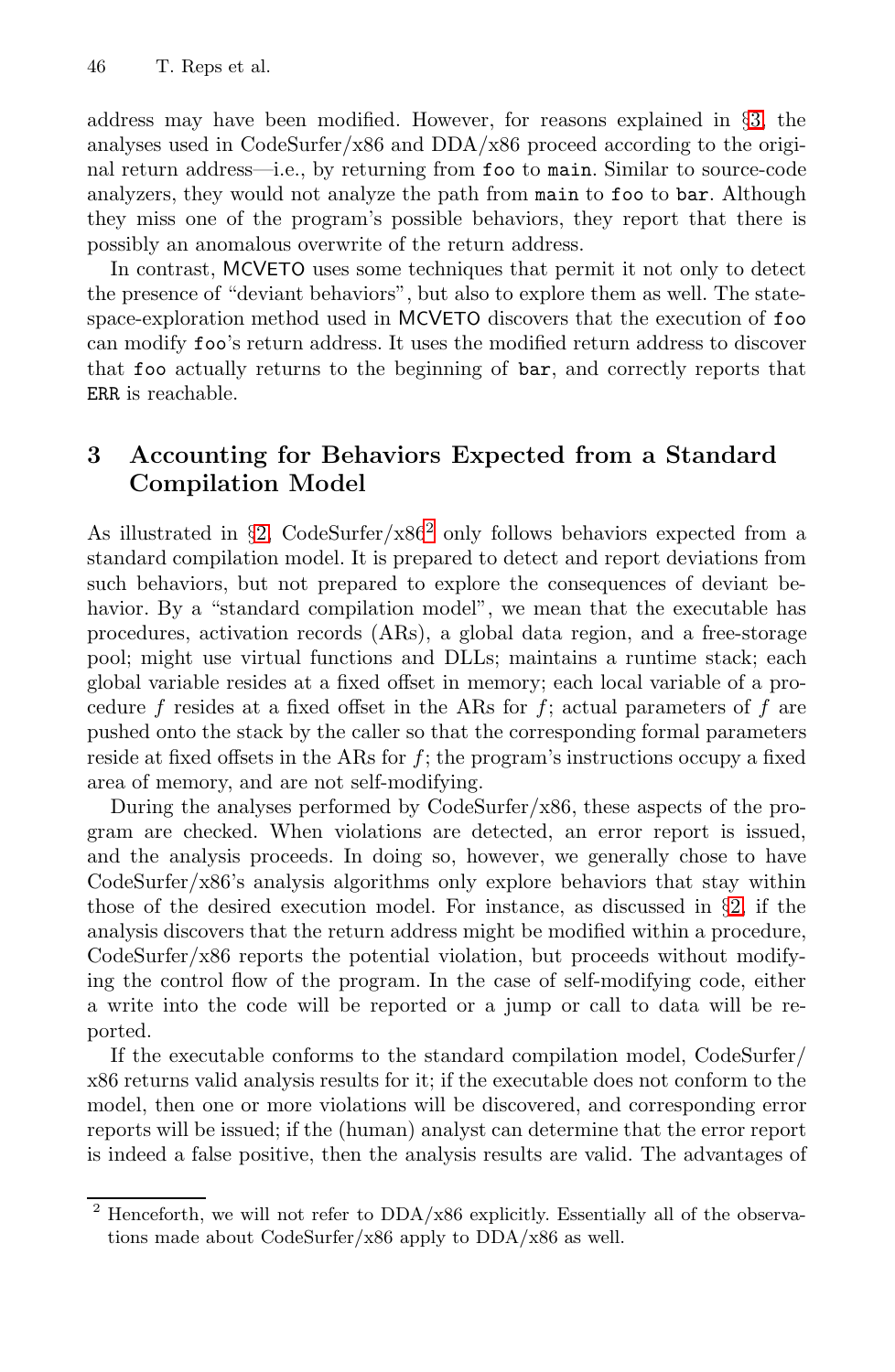this approach are three-fold: (i) it provides the ability to analyze some aspects of programs that may deviate from the desired execution model; (ii) it generates reports of possible deviations from the desired execution model; (iii) it does not force the analyzer to explore all of the consequences of each (apparent) deviation, which may be a false positive due to loss of precision that occurs during static analysis. If a deviation is possible, then at least one report will be a true positive: each possible *first* violation will be reported.

**Memory Model.** Although in the concrete semantics of x86 machine code the activation records for procedures, the heap, and the memory area for global data are all part of one address space, for the purposes of analysis,  $\text{CodeSurfer}/\text{x}86$ adopts an approach that is similar to that used in source-code analyzers: the address space is treated as being separated into a set of disjoint areas, which are refe[rre](#page-14-2)d to as *memory-regions*. Each memory-region represents a group of locations that have similar runtime properties; in particular, the runtime locations that belong to the ARs of a given procedure belong to one memory-region. Each (abstract) byte in a memory-region represents a set of concrete memory locations. For a given program, there are three kinds of regions: (1) the globalregion, for memory locations that hold initialized and uninitialized global data, (2) AR-regions, each of which contains the locations of the ARs of a particular procedure, and (3) malloc-regions, each of which contains the locations allocated at a particular malloc site [5].

All data objects, whether local, global, or in the heap, are treated in a fashion similar to the way compilers arrange to access variables in local ARs, namely, via an offset: an abstract address in a memory-region is represented by a pair: (memory-region, offset). For an *n*-bit architecture, the size of each memoryregion in the abstract memory model is  $2<sup>n</sup>$ . For each region, the range of offsets within the memory-region is  $[-2^{n-1}, 2^{n-1} - 1]$ . Offset 0 in an AR-region represents all concrete starting addresses of the ARs that the AR-region represents. Offset 0 in a malloc-region represents all concrete starting addresses of the heap blocks that the malloc-region represents. Offset 0 of the global-region represents the concrete address 0. Nothing is assumed about the relative positions of memory-regions.

**Analysis Algorithms.** To a substantial degree, the analysis algorithms used in CodeSurfer/x86 closely resemble standard source-code analyses, although considerable work was necessary to map ideas from source-code analysis over to machine-code analysis. One of the main themes of the work on CodeSurfer/x86 was how an analyzer can bootstrap itself from preliminary intermediate representations (IRs) that record fairly basic information about the code of a stripped executable to IRs on which it is possible to run analyses that resemble standard source-code analyses. (See [3, §2.2,§4, and §5].)

The analyses used in CodeSurfer/x86 address the following problem: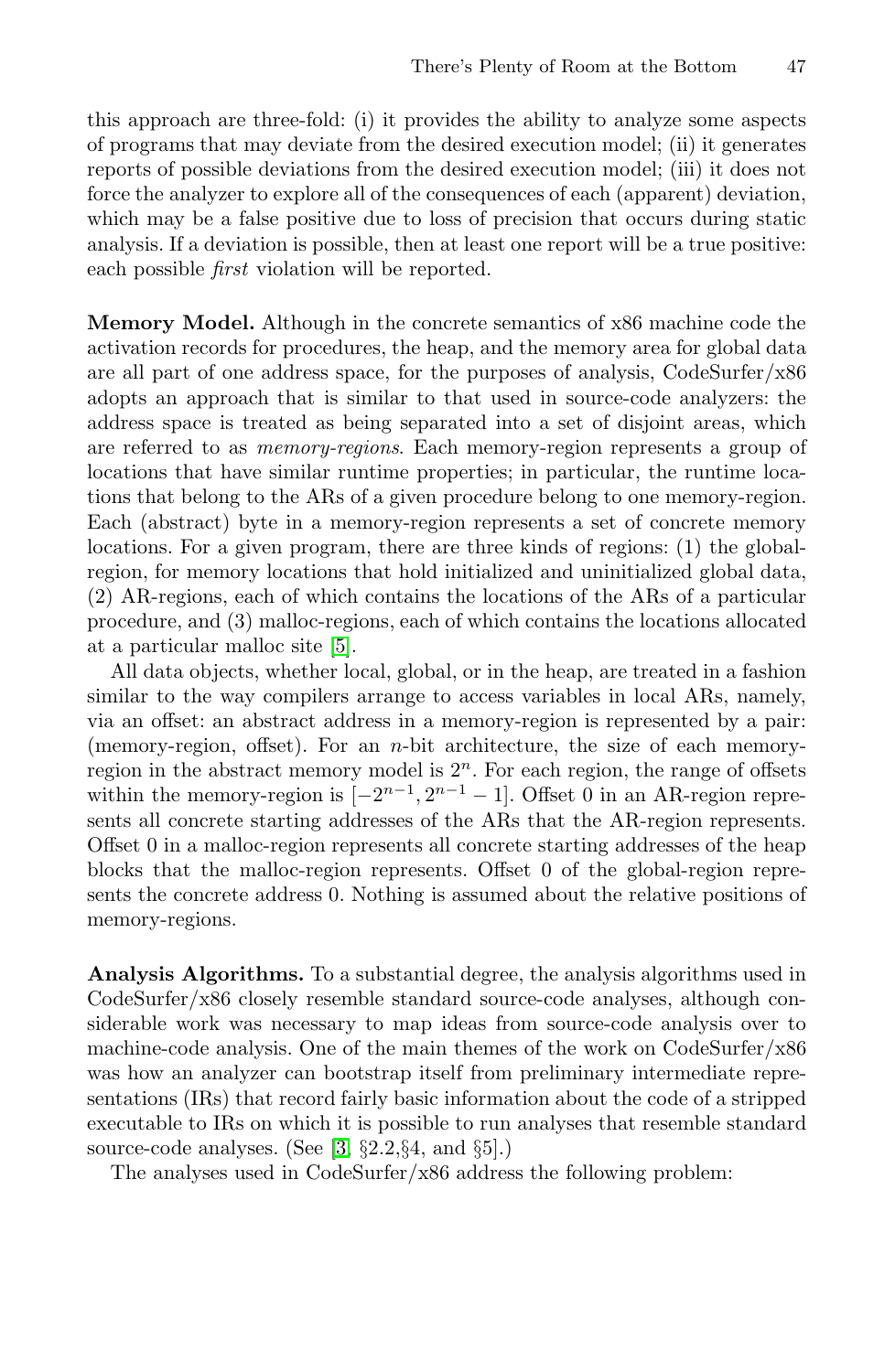*Given a (possibl[y](#page-14-3) [s](#page-14-3)tripped) executable* E*, identify the procedures, data ob[ject](#page-14-4)s, types, and libraries that it uses, and,*

- **–** *for each instruction* I *in* E *and its libraries,*
- **–** *for each interprocedural calling context of* I*, and*
- **–** *for [ea](#page-15-4)[ch](#page-15-5) [ma](#page-15-6)[ch](#page-14-2)[in](#page-14-5)[e](#page-14-6) [re](#page-14-0)gister and variable* V *in scope at* I*,*

*statically compute an accurate over-approximation to the set of values that* V *may contain when* I *executes.*

The work presented in our 2004 paper [4] provided a way to apply the tools of abstract interpretation [12] to the problem of analyzing stripped executables (using the memory model sketched above) to statically compute an over-approximation at each program point to the set of values that a register or memory location could contain. We followed that work up with other techniques to complement and enhance the approach [26,19,25,5,6,2,7]. That body of work resulted in a method to recover a good approximation to an executable's variables and dynamically allocated memory objects, and to track the flow of values through them.

<span id="page-7-0"></span>**Caveats.** Some of the limitations of CodeSurfer/x86 are due to the memory model that it uses. For instance, the memory-region-based memory model interferes with the ability to interpret masking operations applied to stack addresses. Rather than having *addr* & MASK, one has *(AR, offset)* & MASK, which generally results in  $\top$  (i.e., any possible address) because nothing is known about the possible addresses of the base of *AR*, and hence nothing is known about the set of bit patterns that *(AR, offset)* represents. (Such masking operations are sometimes introduced by gcc to enforce stac[k](#page-5-0) alignment.)

### **4 Verification in the Presence [of](#page-1-0) Deviant Behaviors**

MCVETO has pioneered some techniques that permit it to verify safety properties of machine code, even if the progra[m de](#page-15-7)viates from the behaviors expected from a standard compilation model. Because the goal is to account for deviant behaviors, the situation is more challenging than the one discussed in  $\S$ 3. For instance, in the case of self-modifying code, standard structures such as the ICFG and the call-graph are not even well-defined. That is, as discussed in §2, standard ways of interpreting the ICFG during analysis are not sound. One must look to other abstractions of the program's state space to accommodate such situations.

Our MCVETO tool addresses these issues by generalizing the source-codeanalysis technique of directed proof generation (DPG) [16]. Given a program P and a particular control location *target* in P, DPG returns either an input for which execution leads to *target* or a proof that *target* is unreachable (or DPG does not terminate). DPG makes use of two approximations of P's state space:

- **–** A set T of concrete traces, obtained by running P with specific inputs. T *under*approximates P's state space.
- **–** A graph G, called the *abstract graph*, obtained from P via abstraction (and abstraction refinement). G *over*approximates P's state space.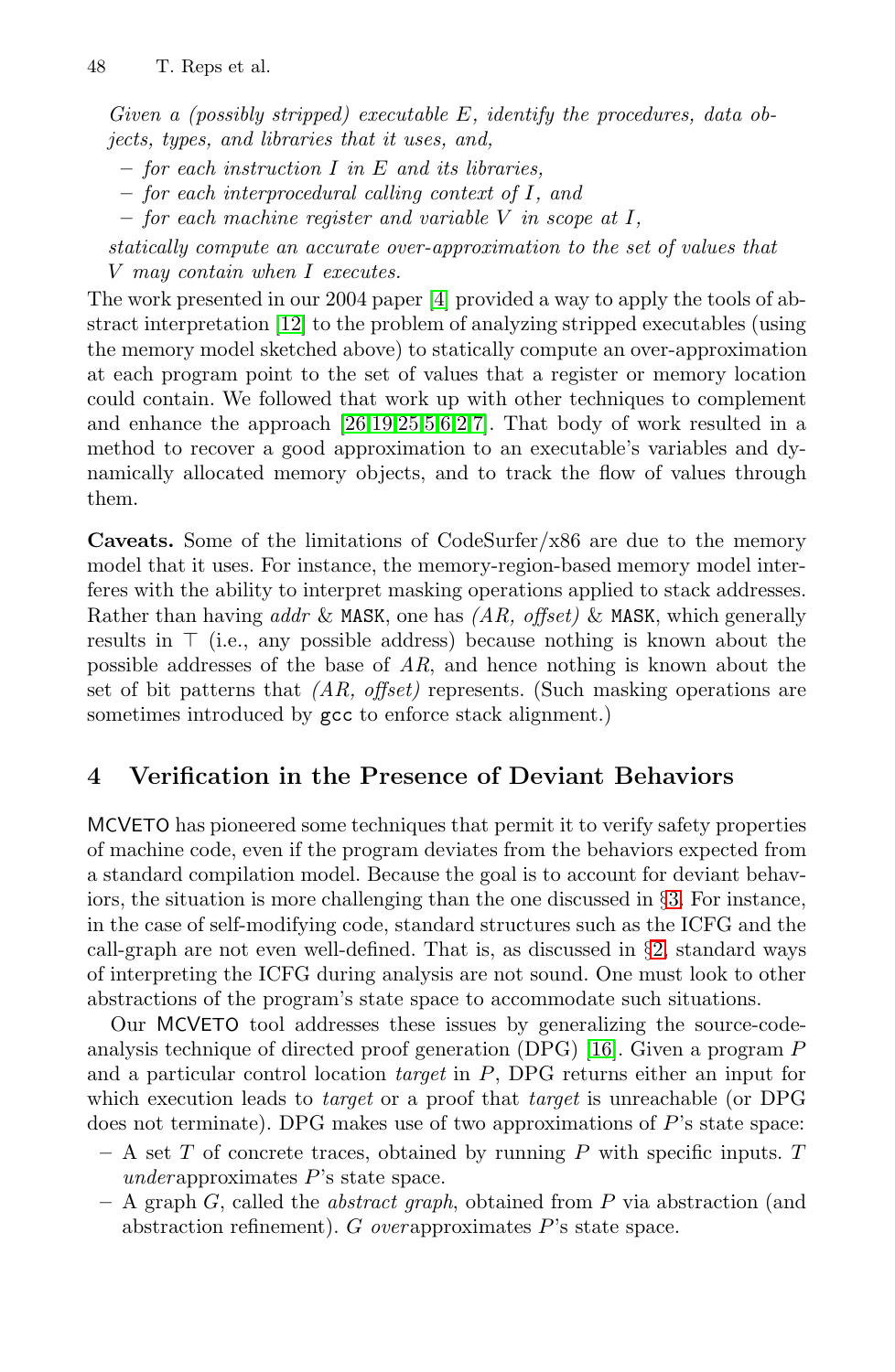<span id="page-8-0"></span>

**Fig. 3.** (a) The general refinement step used in DPG. Refinement predicate  $\rho$  ensures that no execution can follow  $n' \to m$ . (b) The initial abstract graph used in MCVETO. (\* is a wild-card symbol that matches all instructions).

The two abstractions are played off one another, using the basic step from *directed test generation* [14] to determine whether it is possible to drive execution [d](#page-8-0)own a new path to *target*:

- **–** If G has no path from *start* to *target*, then DPG has proven that *target* is unreachable, and G serves as the proof.
- **–** If G has a path from *start* to *target* with a feasible prefix that has not been explored before, DPG initiates a concrete execution to attempt to reach *target*. Such a step augments the underapproximation T.
- **–** If G has a path from *start* to *target* but the path has an infeasible prefix, DPG refines the overapproximation by performing the node-splitting operation shown in Fig.  $3(a)$ .

DPG is attractive for addr[essi](#page-15-7)ng the [prob](#page-14-7)lem that we [fac](#page-15-8)e, for two reasons. First, it is able to account for a program's deviant behaviors during the process of building up the underapproximation of the program's state space. Second, as we discuss below, the overapproximation of the program's state space can be constructed without relying on an ICFG or call-graph being available.

**What Must be Handled Differently in Machine-Code DPG?** The abstract graph used during DPG is an overapproximation of the program's state space. The versions of DPG used in SYNERGY [16], DASH [10], and SMASH [15] all start with an ICFG, which, when working with stripped machine code, is not only unavaila[ble](#page-8-0) initially but may not even be well-defined. Nevertheless, for machine code, one can still create an over-approximation of the state space, as long as one makes a few adjustments to the basic elements of DPG.

- 1. The system needs to treat the value of the program counter (PC) as data so that predicates can refer to the value of the PC.
- 2. The system needs to learn the over-approximation starting with a cruder over-approximation than an ICFG. In particular, MCVETO starts from the initial abstraction shown in Fig. 3(b), which only has two abstract states, defined by the predicates "PC = *target*" and "PC  $\neq target$ ". The abstraction is gradually refined as more of the program is exercised.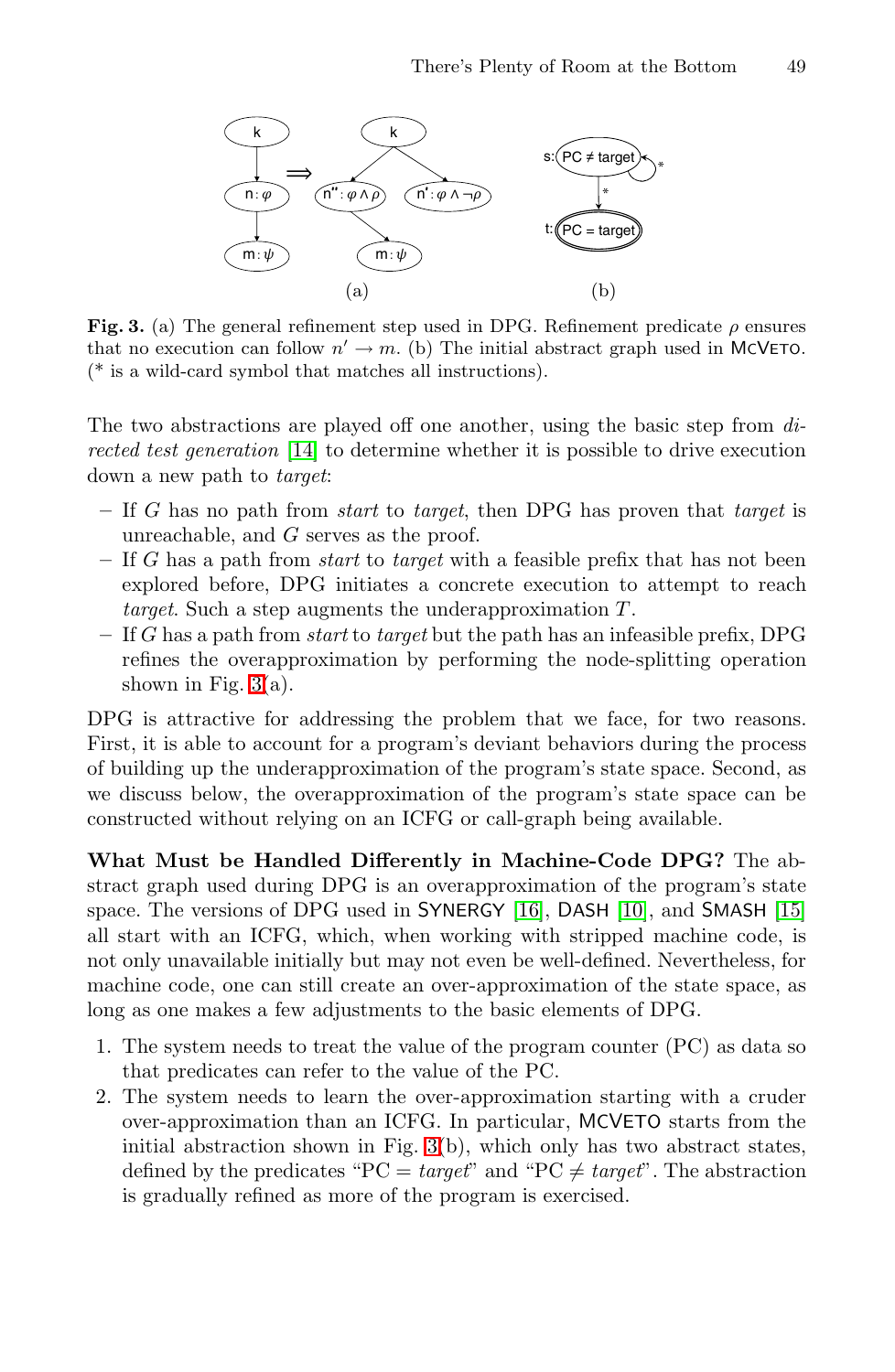<span id="page-9-0"></span>

**Fig. 4.** Automata created by generalizing two execution traces. Each automaton contains an accepting state, called *TS* (for "target surrogate"). *TS* is accepting because it may represent *target*, as w[ell](#page-15-9) [a](#page-15-9)s all non-*target* locations not visited by the trace.

- 3. To handle self-modifying code, a pr[edi](#page-8-0)cate that labels an abstract state may hold a constraint that specifies what instruction is decoded from memory, starting at the address held by the PC.
- 4. In addition to refinements of the abstract graph performed by the step shown in Fig. 3(a), the abstract graph is also refined each time a concrete execution fails to reach *target*. These refinements are inspired, in part, by the *tracerefinement* technique of Heizmann et al. [17]. The abstract graph is considered to be an automaton (e.g., s is a non-final state in Fig. 3(b), whereas target t is a final state). A concrete execution trace  $\tau$  that reaches *target* is *minimal* if no proper prefix of  $\tau$  reaches *target*. Each concrete execution trace that fails to reach *target* is *generalized* to create an automaton (or "folded trace") that accepts an overapproximation of the set of minimal concrete execution traces that reach *target*. The automaton is intersected with the current abstract graph to create the next version of [the](#page-15-3) abstract graph.

The approach adopted by MCVETO has a number of advantages. First, it allows MCVETO to build a sound overapproximation of the program's state space on-the-fly, performing disassembly during state-space exploration, but never on more than one instruction at a time and without relying on a static split between code vs. data. In particular, MCVETO does not have to be prepared to disassemble *collections* of nested branches, loops, procedures, or the whole program all at once, which is what can confuse conventional disassemblers [22]. Second, because the abstraction of the program's state space is built entirely on-the-fly, it allows MCVETO to analyze programs with instruction aliasing. Third, it permits MCVETO to be able to verify (or detect flaws in) self-modifying code. With selfmodifying code there is no fixed association between an address and the instruction at that address. However, by labeling each abstract state with a predicate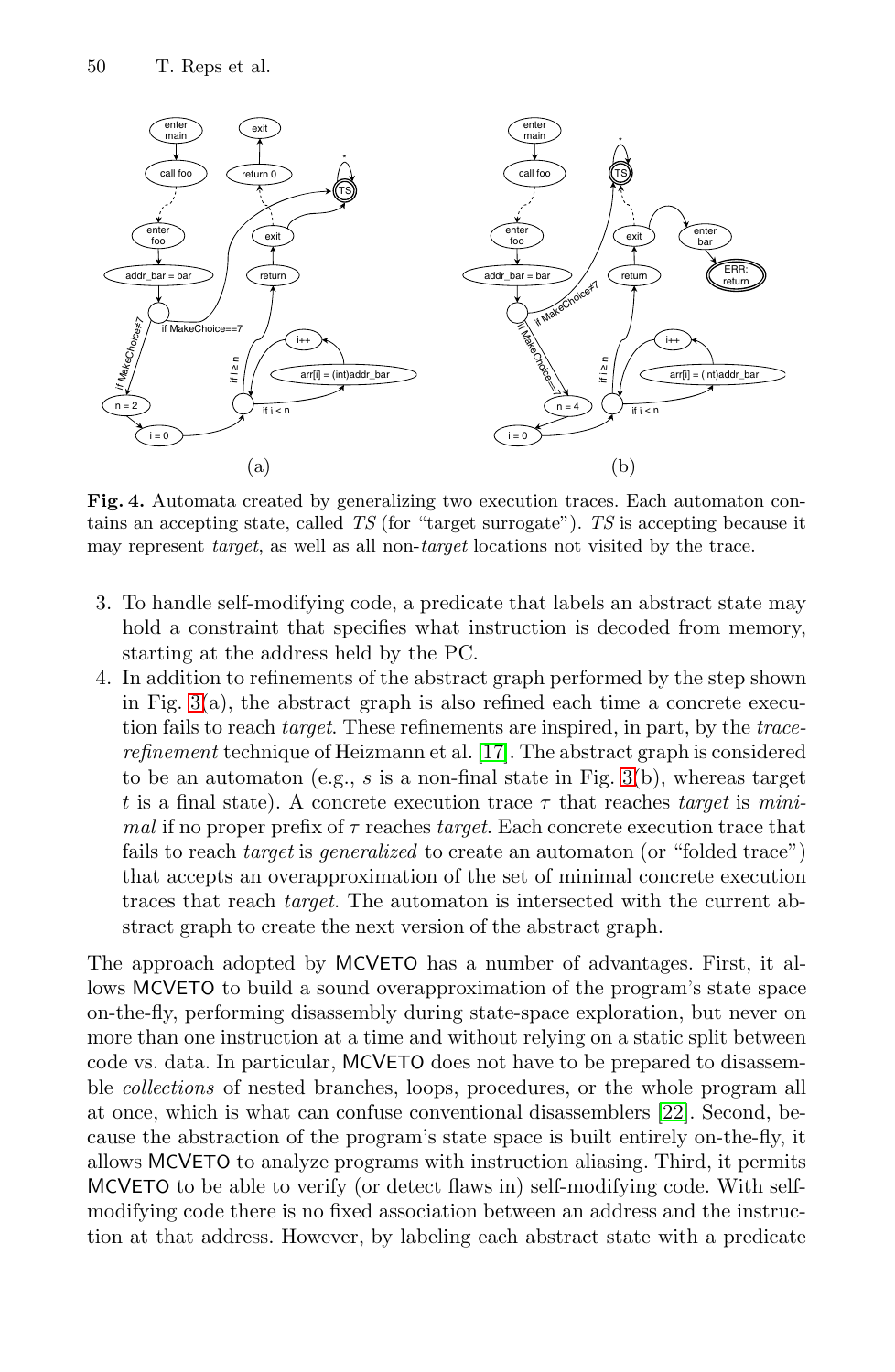that refers to the address [held](#page-14-8) [by](#page-15-9) the PC, as well as a predicate that specifies wh[at in](#page-15-1)struction is decoded from memory, starting at the address held by the PC, the abstract graph can capture relationships on an address, the instruction at that address, and the states that can arise for that  $\langle$  address, instruction $\rangle$  combination. A sound [ov](#page-9-0)erapproximation of the program's state space is created automatically by MCVETO's two mechanisms for refining the abstract graph. Fourth, trace generalization allows eliminating *families* of infeasible traces. Compared to prior techniques that also have this ability [11,17], the technique involves no calls on an SMT solver, and avoids the potentially expensive step of automaton complementation (see [27, §3.1]).

Returning to the example from Figs. 1 and 2 of a procedure that can corrupt its return address, Fig. 4(a) shows the automaton obtained via trace generalization of the execution trace most likely to be performed during the initial execution. The directed-testgeneration step then forces execution down the branch for MakeChoice()==7. In that execution, foo returns to the beginning of bar, from which ERR is reachable. (Fig. 4(b) shows the automaton that would be obtained via trace generalization from the second execution trace.)

Fig. 5 shows a program that makes use of instruction aliasing. At line (\*\*), when the instruction is read at the second byte (i.e., starting at L1+1), it becomes L1+1: push 4; call eax. ERR is unreachable because when the branch condition  $if(n==1)$  is evaluated, n al-

```
int foo(int a) \{ return a; \}int main() {
 int n = 1; (*)
 asm {
     mov eax, 0;
 L1: mov edx, 0xd0ff046a; // (**)
     add n, eax; // (***)
     cmp eax, 4;
     jz L2;
     mov eax, foo;
     lea ebx, L1+1;
     jmp ebx;
 L2: }
 if(n == 1)ERR:; // Unreachable
 return 0;
}
```
**Fig. 5.** A program that illustrates instruction aliasing. At line (\*\*), when the instruction is read at the second byte, it becomes L1+1: push 4; call eax.

ways has the value 5: 1 from the initialization in line  $(*)$  plus 4 from the value of eax added in line (\*\*\*), which is the return value from the hidden call to foo at line  $(**)$ .

MCVETO builds an abstract graph based on the path

n=1; mov eax,0; L1: mov edx,0xd0ff046a; add n,eax; cmp eax,4; jz L2; mov eax,foo; lea ebx,L1+1; jmp ebx; L1+1: push 4; call eax; return a; add n,eax; cmp eax, 4; jz L2; L2:; if(n==1); return 0

It then does a series of refinements of the abstract graph that culminate in a version in which there is no path from the beginning of the graph to ERR.

**Discovering Candidate Invariants.** To improve convergence, we introduced *speculative trace refinement*, which enhances the methods that MCVETO uses to refine the abstract graph. Speculative trace refinement was motivated by the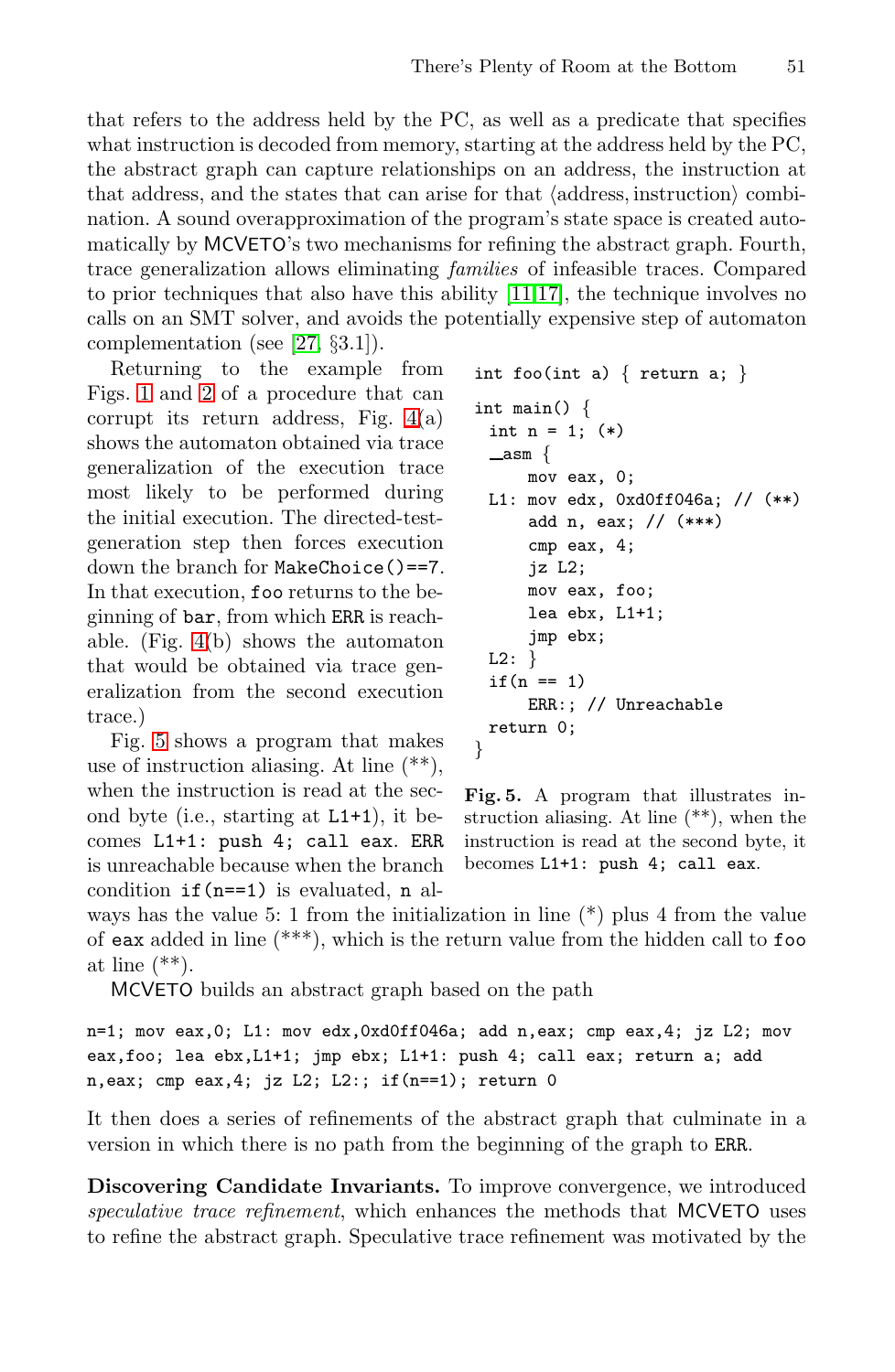observation that DPG is able to [avoi](#page-14-9)d exhaustive loop unrolling if it discovers the right loop invariant. It involves first discovering invariants that hold for nodes of folded traces; the invariants are then incorporated into the abstract graph via automaton intersection. The basic idea is to apply dataflow analysis to a graph obtained from a folded trace to obtain invariants for its states. In the broader context of the full program, t[hese](#page-15-10) are only *candidate* invariants. They are introduced into the abstract graph in the hope that they are also invariants of the full program. The recov[ery](#page-15-11) of invariants is similar in spirit to the computation of invariants from traces in Daikon [13], but in MCVETO they are computed *ex post facto* by dataflow analysis on a folded trace. Although the technique causes the abstract graph to be refined speculatively, the abstract graph is a sound overapproximation of the program's state space at all times.

We take this technique one step further for cases when proxies for program variables are needed in an analysis (e.g.[, a](#page-14-10)ffine-relation analysis [23]). Because no information is available about a program's global and local variables in stripped executables, we perform *aggregate-structure identification* [24] on a concrete trace to obtain a set of inferred memory variables. Because an analysis may not account for the full effects of indirect memory references on the inferred variables, to incorporate a discovered candidate invariant  $\varphi$  for node n into a folded trace safely, we split n on  $\varphi$  and  $\neg \varphi$ .

**Caveats.** MCVETO actually uses nested-word automata [1] rather than finitestate automata to represent the abstract graph and the folded traces that represent generalizations of execution traces. MCVETO makes the assumption that each call instruction represents a procedure call, and each ret instruction represents a return from a procedure call. This decision was motivated by the desire to have a DPG-based algorithm for verifying machine code that took advantage of the fact that most programs are well-behaved in most execution contexts. The consequence of this decision is that because MCVETO has some expectations on the behaviors of the program, for it to prove that *target* is unreachable it must also prove that the program cannot deviate from the set of expected behaviors (see [27, §3.5]). If a deviant behavior is discovered, it is reported and MCVETO terminates its search.

# **5 Automatic Tool Generation**

Although CodeSurfer/x86 was based on analysis methods that are, in principle, language-independent, the original implementation was tied to the x86 instruction set. That situation is fairly typical of much work on program analysis: although the techniques described in the literature are, in principle, languageindependent, implementations are often tied to one specific language. Retargeting them to another language can be an expensive and error-prone process. For machine-code analyses, having a language-dependent implementation is even worse than for source-code analyses because of the size and complexity of instruction sets. Because of instruction-set evolution over time (and the desire to have backward compatibility as word size increased from 8 bits to 64 bits), instruction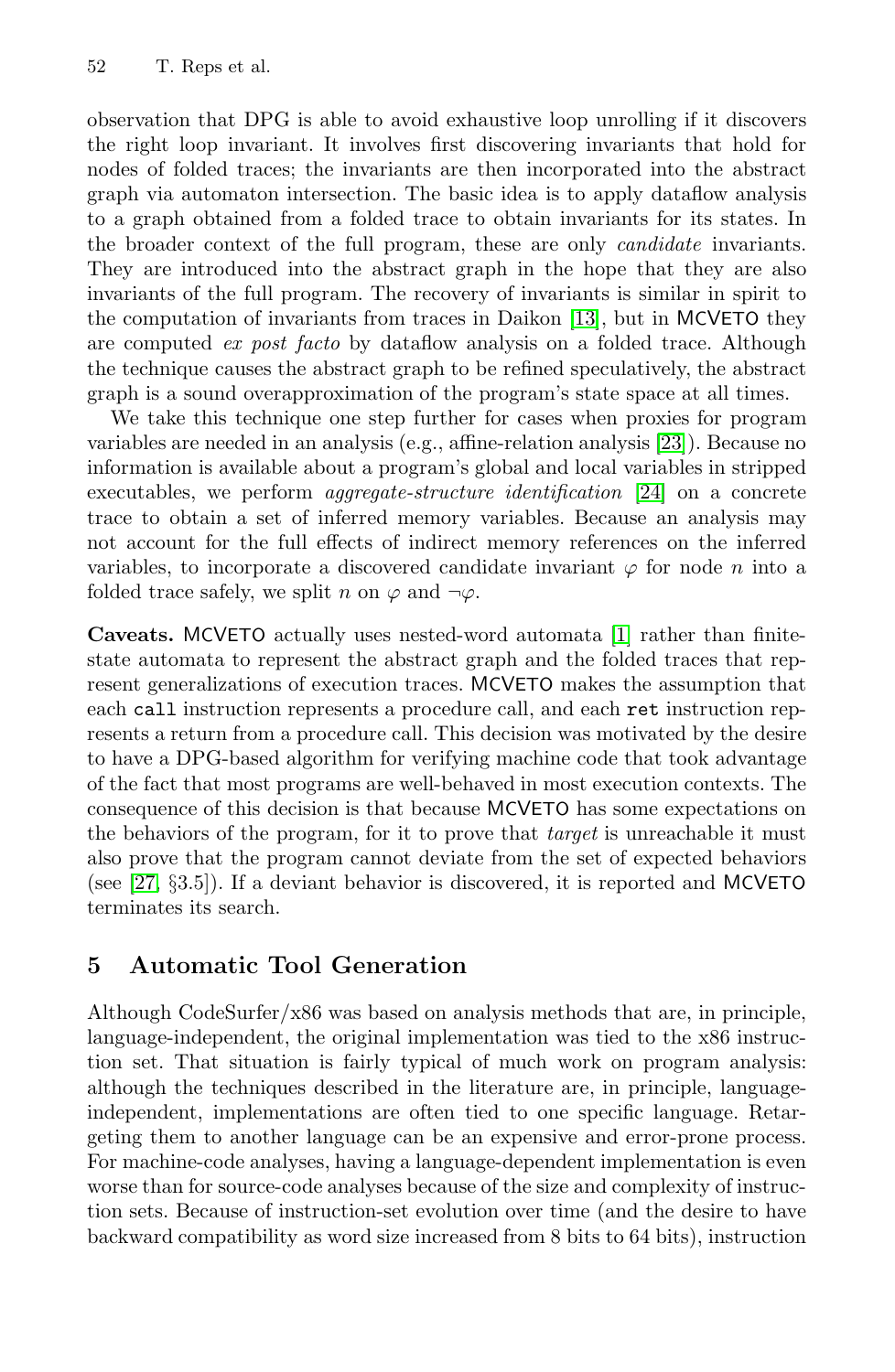sets such as the x86 instruction set have several hundred kinds of instructions. Some instruction sets also have special features not found in other instruction sets. To address the problem of supporting multiple instruction sets, another aspect of our work on machine-code analysis has been to develop a meta-tool, or tool-generator, called TSL [21] (for **T**ransformer **S**pecification **L**anguage), to help in the creation of tools for analyzing machine code.

A tool generator (or tool-component generator) such as YACC [18] takes a declarative description of some desired behavior and automatically generates an implementation of a component that behaves in the desired way. Often the generated component consists of generated tables and code, plus some unchanging *driver* code that is used in each generated tool component. The advantage of a tool generator is that it creates correct-by-construction implementations.

For machine-code analysis, the desired components each consist of a suitable abstract interpretation of the instruction set, together with some kind of analysis driver (a solver for finding the fixed-point of a set of dataflow equations, a symbolic evaluator for performing symbolic execution, etc.). TSL is a system that takes a description of the concrete semantics of an instruction set, a description of an abstract interpretation, and creates an implementation of an abstract interpreter for the given instruction set.

TSL : concrete semantics  $\times$  abstract domain  $\rightarrow$  abstract semantics.

In that sense, TSL is a tool generator that, for a fixed instruction-set semantics, automatically creates different abstract interpreters for the instruction set.

An instruction set's concrete semantics is specified in TSL's input language, which is a strongly typed, first-order functional language with a datatypedefinition mechanism for defining recursive datatypes, plus deconstruction by means of pattern matching. Writing a TSL specification for an instruction set is similar to writing an interpreter in first-order ML. For instance, the specification of an instruction set's concrete semantics is written as a TSL function

# state interpInstr(instruction I, state S)  $\{ \ldots \};$

where instruction and state are user-defined datatypes that represent the instructions and the semantic states, respectively.

TSL's input language provides a fixed set of base-types; a fixed set of arithmetic, bitwise, relational, and logical operators; and a facility for defining maptypes. The meanings of the input-language constructs can be redefined by supplying alternative interpretations of them. When semantic reinterpretation is performed in this way—namely, on the operations of the input-language—it is independent of any given instruction set. Consequently, once a reinterpretation has been defined that reinterprets TSL in a manner appropriate for some state-space-exploration method, the same reinterpretation can be applied to each instruction set whose semantics has been specified in TSL.

The reinterpretation mechanism allows TSL to be used to implement *toolcomponent generators* and *tool generators*. Each implementation of an analysis component's driver (e.g., fixed-point-finding solver, symbolic executor) serves as the unchanging driver for use in different instantiations of the analysis compo-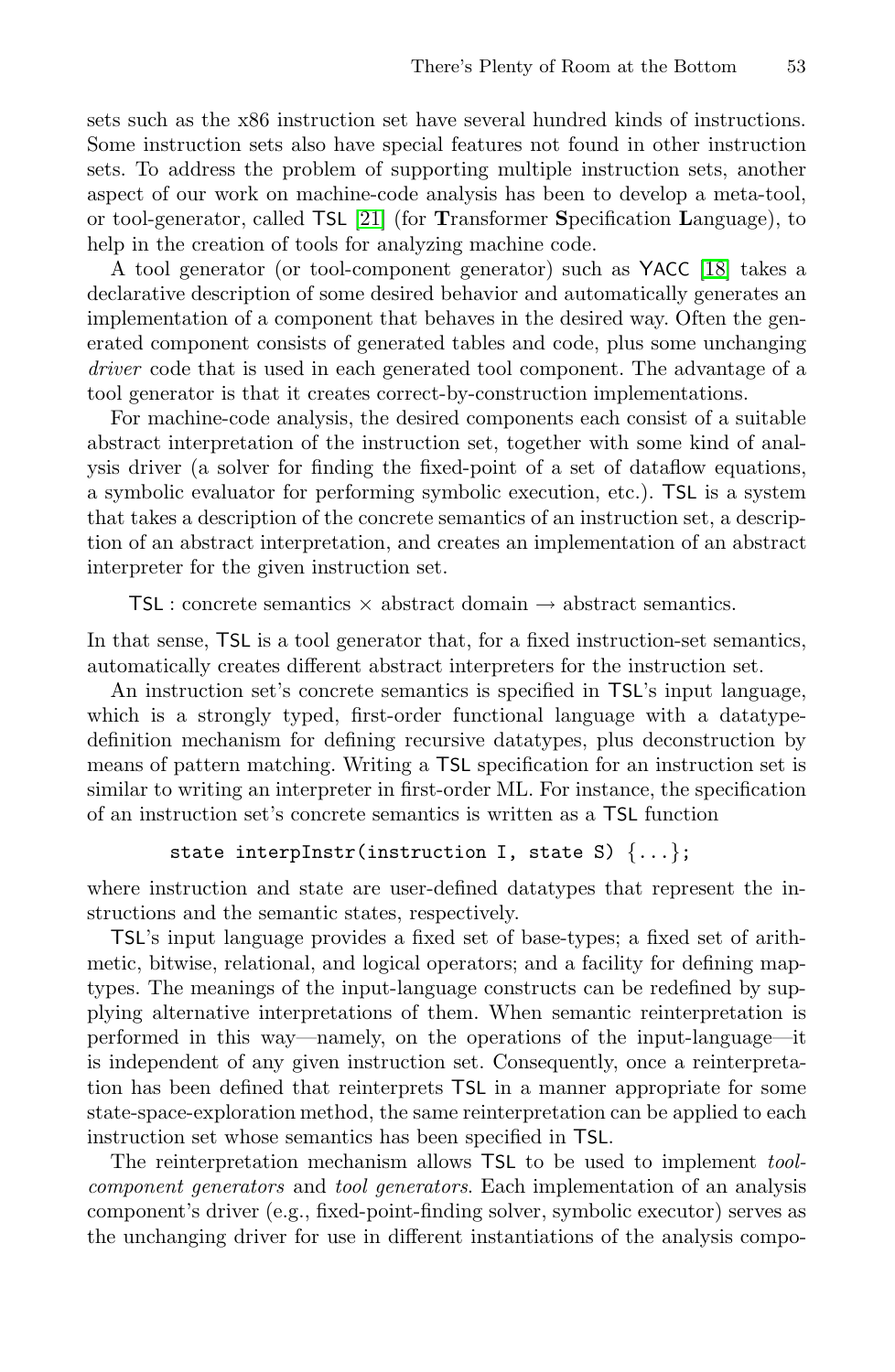nent for different instruction sets. The TSL language becomes the specification language for retargeting that analysis component for different instruction sets:

analyzer generator  $=$  abstract-semantics generator  $+$  analysis driver.

For tools like CodeSurfer/x86 and MCVETO, which incorporate multiple analysis components, we thereby obtain YACC-like tool generators for such tools:

concrete semantics of  $L \rightarrow \text{Tool}/L$ .

Moreover, because all analysis components are generated from a single specification of the ins[truc](#page-15-13)tion set's concrete semantics, the generated implementations of the analysis components are guaranteed to be mutually consistent (and also to be consistent with an instruction-set emulator that is generated from the same specification of the concrete semantics).

As an example of the kind of leverage that TSL provides, the most recent incarnation of CodeSurfer/x86—a revised version whose analysis components are implemented via TSL—uses eight separate reinterpretations generated from the TSL specification of the x86 instruction set. The x86 version of MCVETO uses three additional reinterpretations [20] generated from the same TSL specification. **Discussion.** MCVETO does not model all aspects of a machine-code program. For instance, it does not model timing-related behavior, the hardware caches, the Interrupt Descriptor Table (necessary for modeling interrupt-handler dispatch), etc. However, the use of TSL allows additional aspects to be added to the concrete operational semantics, independently from MCVETO's DPG algorithms. For example, although our current TSL description of the x86 instruction set does not model the Interrupt Descriptor Table, that is only a shortcoming of the current description and not of MCVETO's DPG algorithms. If the TSL description of the x[86](#page-15-1) instruction set were augmented to incorporate the Interrupt Descriptor Table in the semantics, the YACC-like tool-generation capabilities would allow easy regeneration of augmented versions of the emulator and symbolic-analysis components used in MCVETO's DPG algorithm.

<span id="page-13-0"></span>Moreover, the use of TSL aids the process of augmenting a system like MCVETO with non-standard semantic instrumentation that allows checking for policy violations. For instance, MCVETO currently uses a non-standard instrumented semantics in which the standard instruction-set semantics is augmented with an auxiliary stack [27, §3.5]. Initially, the auxiliary stack is empty; at each call instruction, a copy of the return address pushed on the processor stack is also pushed on the auxiliary stack; at each ret instruction, the auxiliary stack is checked to make sure that it is non-empty and that the address popped from the processor stack matches the address popped from the auxiliary stack.

# **6 Related Work**

Machine-code analysis has been gaining increased attention, and by now there is a considerable literature on static, dynamic, and symbolic analysis of machine code. It includes such topics as platforms and infrastructure for performing analysis, improved methods to create CFGs, suitable abstract domains for dataflow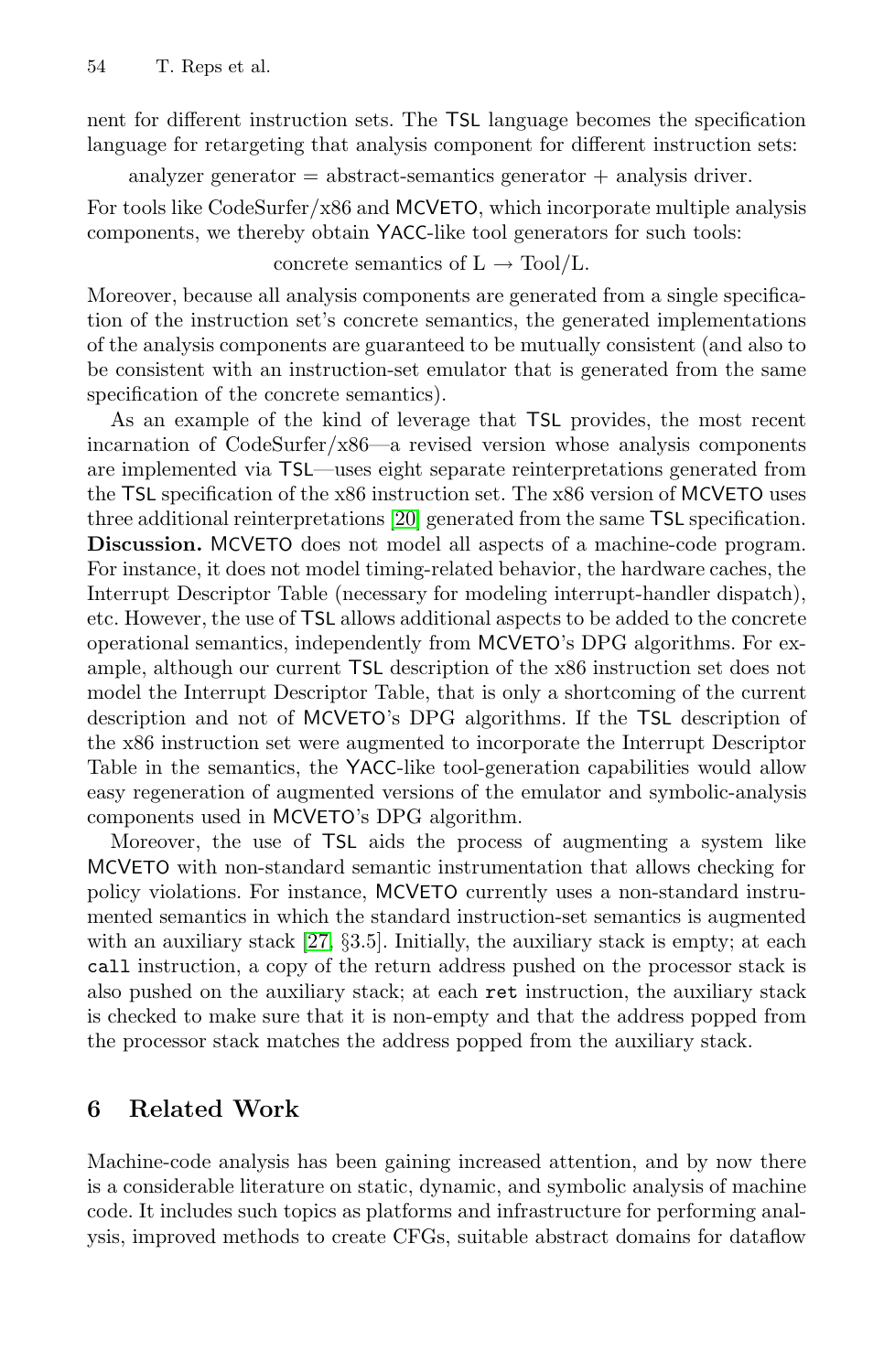analysis of machine code, applications in software engineering and program understanding, verification of safety properties, testing (including discovery of security vulnerabilities), malware analysis, type inference, analysis of cache behavior, proof-carrying code, relating source code to the resulting compiled code. and low-level models of the semantics of high-level code. Space limitations preclude a detailed discussion of related work in this paper. An in-depth discussion of work related to CodeSurfer/x86 can be found in [3].

# <span id="page-14-10"></span>**Acknowledgments**

<span id="page-14-6"></span><span id="page-14-1"></span>We are grateful to our collaborators at Wisconsin—A. Burton, E. Driscoll, M. Elder, and T. Andersen—and at GrammaTech, Inc.—T. Teitelbaum, D. Melski, S. Yong, T. Johnson, D. Gopan, and A. Loginov —for their many contributions to our work on machine-code analysis and verification.

### <span id="page-14-3"></span><span id="page-14-2"></span>**References**

- 1. Alur, R., Madhusudan, P.: Adding nesting structure to words. JACM 56 (2009)
- <span id="page-14-5"></span>2. Balakrishnan, G.: WYSINWYX: What You See Is Not What You eXecute. PhD thesis, C.S. Dept., Univ. of Wisconsin, Madison, WI, Tech. Rep. 1603 (August 2007)
- <span id="page-14-0"></span>3. Balakrishnan, G., Reps, T.: WYSINWYX: What You See Is Not What You eXecute. Trans. on Prog. Lang. and Syst. (to appear)
- 4. Balakrishnan, G., Reps, T.: Analyzing memory accesses in x86 executables. In: Comp. Construct., pp. 5–23 (2004)
- 5. Balakrishnan, G., Reps, T.: Recency-abstraction for heap-allocated storage. In: Static. Analysis Symp. (2006)
- 6. Balakrishnan, G., Reps, T.: DIVINE: DIscovering Variables IN Executables. In: Verif., Model Checking, and Abs. Interp. (2007)
- <span id="page-14-7"></span>7. Balakrishnan, G., Reps, T.: Analyzing stripped device-driver executables. In: Tools and Algs. for the Construct. and Anal. of Syst. (2008)
- <span id="page-14-8"></span>8. Balakrishnan, G., Reps, T., Kidd, N., Lal, A., Lim, J., Melski, D., Gruian, R., Yong, S., Chen, C.-H., Teitelbaum, T.: Model checking x86 executables with CodeSurfer/x86 and WPDS++. In: Etessami, K., Rajamani, S.K. (eds.) CAV 2005. LNCS, vol. 3576, pp. 158–163. Springer, Heidelberg (2005)
- <span id="page-14-9"></span><span id="page-14-4"></span>9. Balakrishnan, G., Reps, T., Melski, D., Teitelbaum, T.: WYSINWYX: What You See Is Not What You eXecute. In: Meyer, B., Woodcock, J. (eds.) VSTTE 2005. LNCS, vol. 4171, pp. 202–213. Springer, Heidelberg (2008)
- 10. Beckman, N., Nori, A., Rajamani, S., Simmons, R.: Proofs from tests. In: Int. Symp. on Softw. Testing and Analysis (2008)
- 11. Beyer, D., Henzinger, T., Majumdar, R., Rybalchenko, A.: Path invariants. In: Prog. Lang. Design and Impl. (2007)
- 12. Cousot, P., Cousot, R.: Abstract interpretation: A unified lattice model for static analysis of programs by construction of approximation of fixed points. In: POPL (1977)
- 13. Ernst, M., Perkins, J., Guo, P., McCamant, S., Pacheco, C., Tschantz, M., Xiao, C.: The Daikon system for dynamic detection of likely invariants. SCP 69(1-3) (2007)